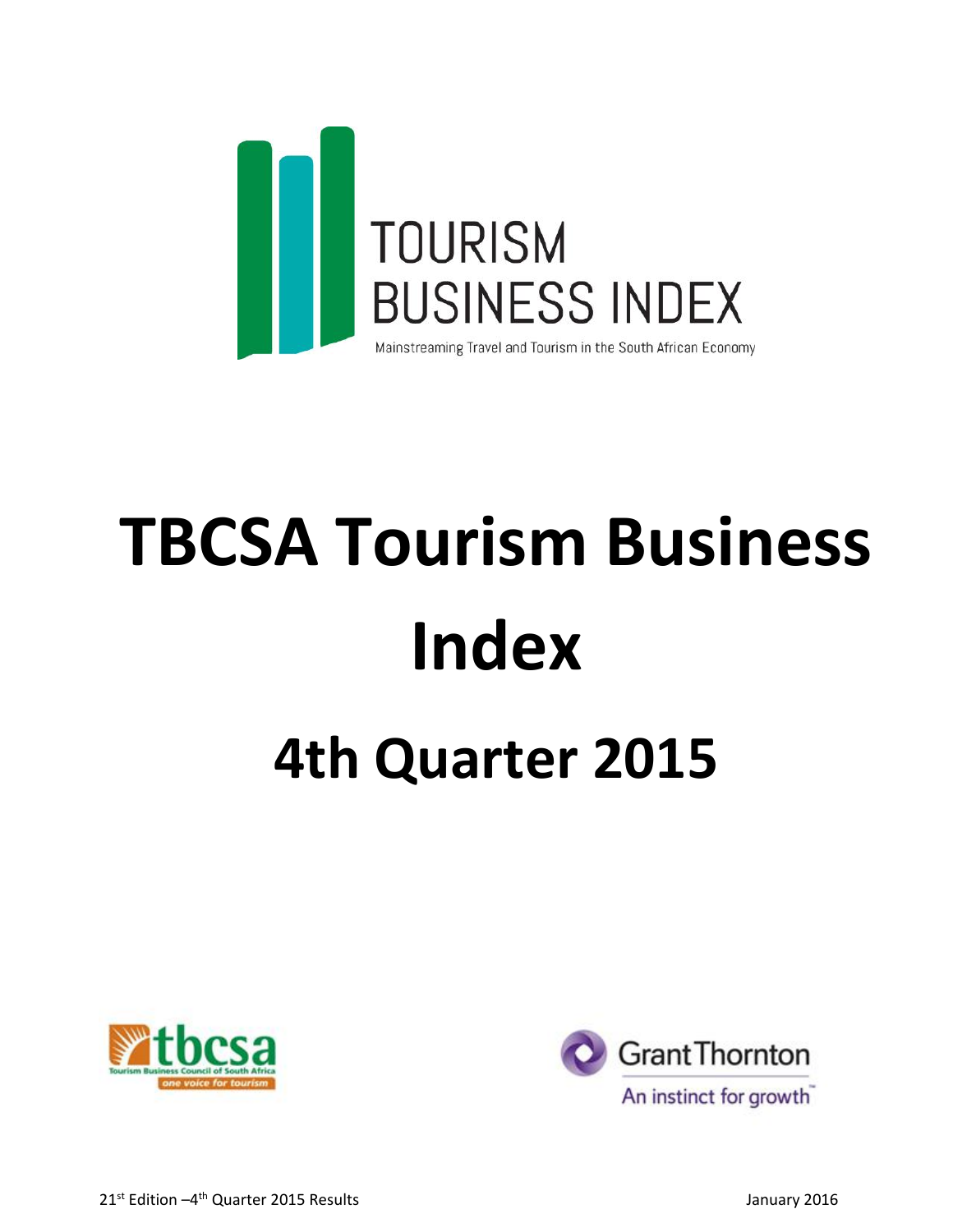# **Table of Contents**

# **Contents**

| $\mathbf{1}$ . |  |
|----------------|--|
| 2.             |  |
|                |  |
|                |  |
|                |  |
|                |  |
| 3.             |  |
|                |  |
|                |  |
|                |  |
| 4.             |  |
|                |  |
|                |  |
|                |  |
|                |  |
| 5.             |  |
| 6.             |  |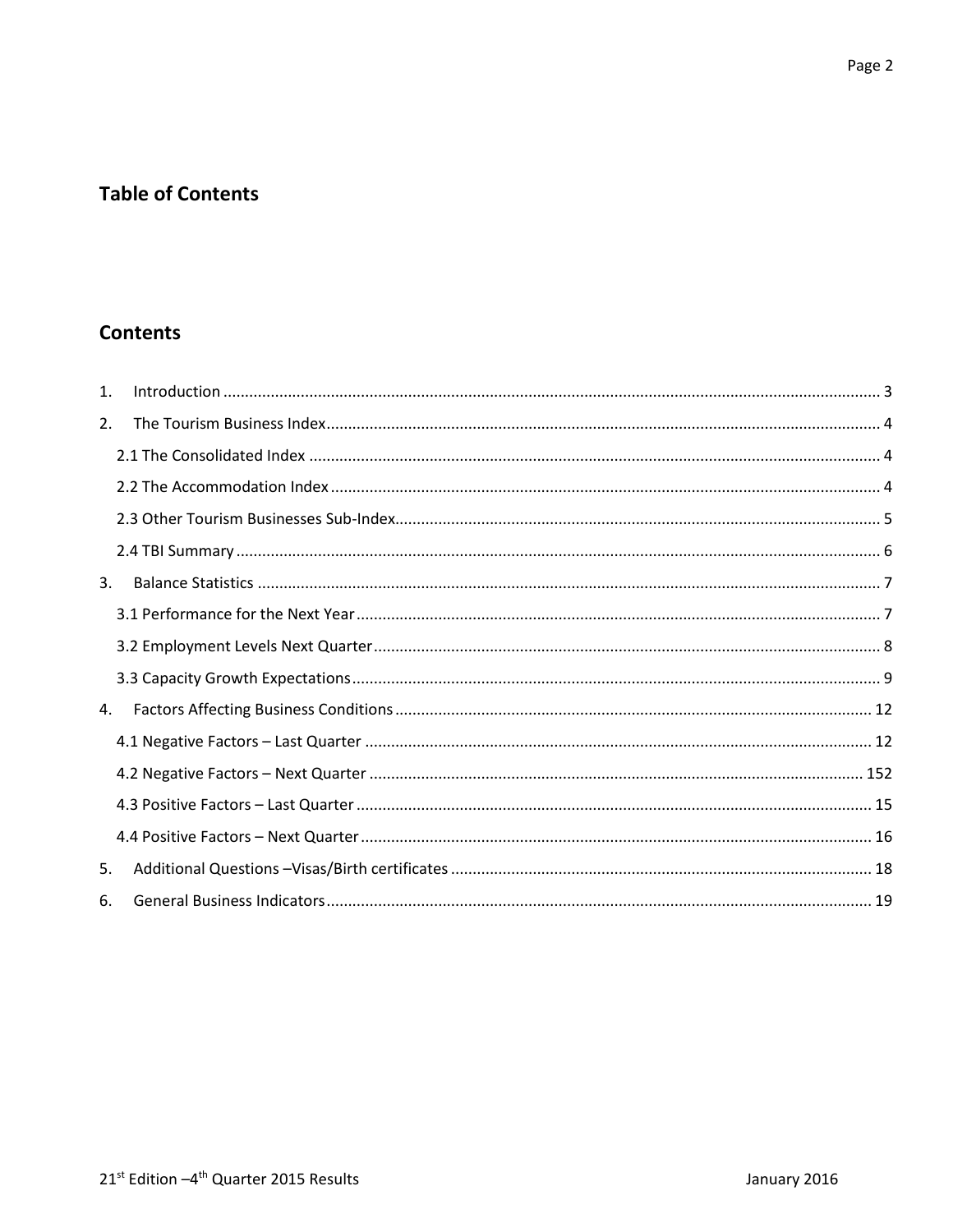# **TBCSA Tourism Business Index**

#### <span id="page-2-0"></span>**1. Introduction**

The Tourism Business Index ("**TBI**") is an initiative of the Tourism Business Council of South Africa ("TBCSA") and is compiled by Grant Thornton.

The TBI provides an indication of the current and likely future performance of businesses operating within the Tourism Sector in South Africa. It profiles the industry and positions it as an important component of the South African economy.

The index is produced quarterly. The information for the TBI is collected through an online survey of tourism businesses completed after the end of each quarter.

The first official edition of the TBI was released on the 18th of January 2011.

The overall tourism index includes accommodation operators and responses from tour operators, coach operators, vehicle rental companies, airlines, travel agents, retail outlets, forex traders, conference venues and attractions. Two sub-indices are produced; "Accommodation" and "Other Tourism Businesses"

**Note:** The first two surveys in 2010 were pilot surveys which did not follow exact quarters. They each covered 3 months from May to July 2010, then August to October 2010, while the last survey of 2010 covered the last quarter, i.e. October to December. October was therefore included in two indices. From the first official edition in 2011 onwards, only regular quarters are covered.

#### **What is a Business Index?**

The purpose of the TBI is to provide individual tourism businesses with regular, up-to-date information on the performance of tourism businesses, including the outlook for performance over the next three months. It therefore tracks actual recent business performance in the sector and is an indicator of prospects for short-term future performance.

It is a business index that focuses on the performance and profitability of businesses operating in the sector, as oppose to a sector performance index. While in many instances the subtle distinction between the two approaches would not manifest in different results, in certain circumstances, they may be different. For example, if there is significant over-capacity in the industry, business performance can be weak, while the industry could be experiencing strong growth and making an increasing contribution to GDP.

As the TBI tracks and forecasts tourism business performance, it is not separated into domestic and foreign tourism. Many tourism businesses host or handle both inbound and domestic tourists and therefore demand and characteristics in both major markets are inextricably linked to business performance.

The information is designed to help individual businesses and policy and strategy makers, understand the current tourism operating environment and plan for the likely future tourism industry environment.

**ABOUT THE TOURISM BUSINESS COUNCIL OF SOUTH AFRICA: The** Tourism Business Council of South Africa ("TBCSA") is a member-based, private organisation. We lobby the public sector on behalf of business, facilitate specific industry programmes such as the TBI, monitor industry developments and seek to ensure that the industry is unified and speaks with **one** voice when engaging stakeholders on macroeconomic issues affecting the sector.

Associations affiliated to the TBCSA are: **Afrikaanse Handelsinstituut** (AHI), **Airlines Association of Southern Africa** (AASA), **Association of Southern African Travel Agents** (ASATA), **Board of Airline Representatives of South Africa** (BARSA), **Exhibition& Event Association of Southern Africa** (EXSA), **Federated Hospitality Association of South Africa** (FEDHASA), **National Accommodation Association of South Africa** (NAA-SA), **Professional Hunters Association of South Africa** (PHASA), **South African Chefs Association** (SACA), **Southern African Association for the Conference Industry** (SAACI), **Southern African Bus Operators' Association** (SABOA), **Southern Africa Tourism Services Association** (SATSA), **Southern African Vehicle Rental Association** (SAVRALA), **South African Youth Travel Confederation** (SAYTC), **Vacation Ownership Association of South Africa** (VOASA).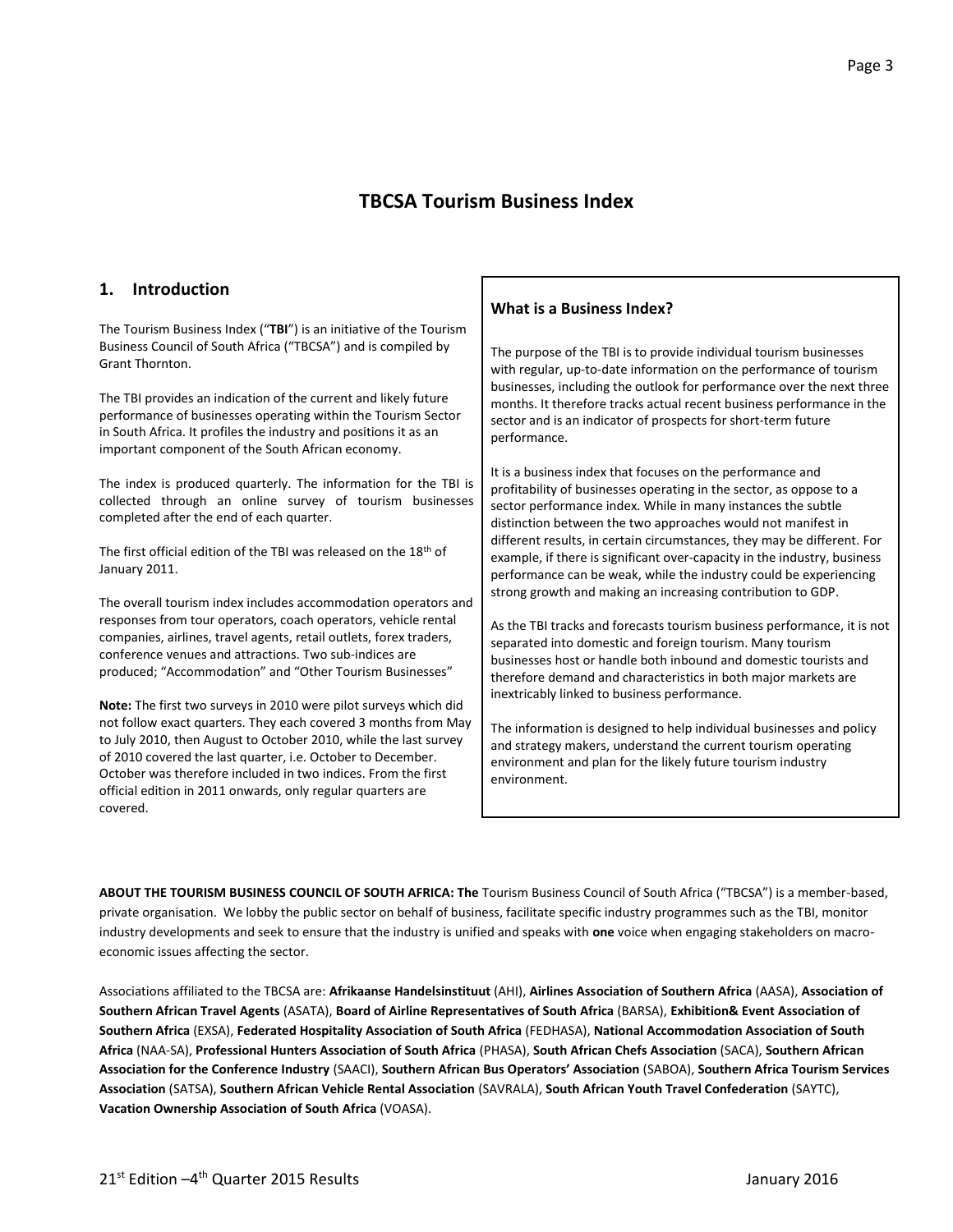**ABOUT GRANT THORNTON SOUTH AFRICA:** Grant Thornton South Africa is a member firm of Grant Thornton International. We are leaders in our chosen markets, providing assurance, tax and specialist business advice to dynamic organisations – listed companies, large privately held businesses and the public sector. One of our global industry sector specialisations is hospitality and tourism and the South African firm is a leader in this arena with more than 25 years of experience delivering professional services to these industries. Grant Thornton was a founder member of the TBCSA.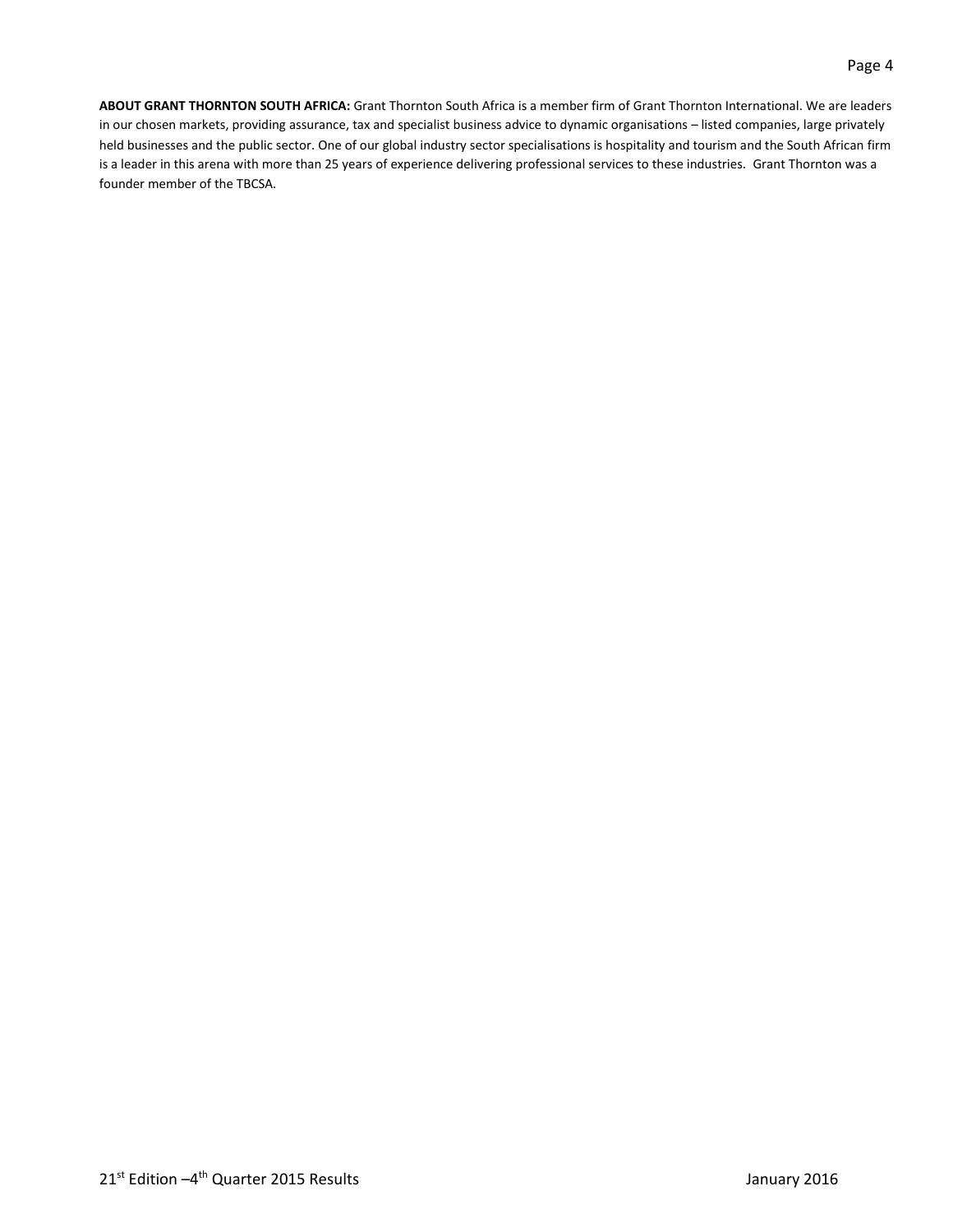# **TBCSA Tourism Business Index**

<span id="page-4-0"></span>**2. The Tourism Business Index**

#### <span id="page-4-1"></span>**2.1 The Consolidated Index**



- Overall, the Tourism Industry experienced above normal business levels recording an index of 106,5 compared to the anticipated more subdued 94,2 for Q4 2015. This is the only quarter in 2015 to achieve above normal business levels although quarter one was at normal level.
- Anticipated business performance next quarter is slightly below normal business levels at 94,6 and at similar levels to the last quarter outlook, and a drop from the actuals of last quarter, reflecting a somewhat more pessimistic outlook for Q1 2016.

#### <span id="page-4-2"></span>**2.2 The Accommodation Index**

- Business performance for Q4 2015 was almost as expected at 104,4 compared to the anticipated 102,0.
- The Accommodation Sector forecasts that business performance will remain at normal levels next quarter recording a 100,8 expectation.

#### **What is Normal?**

The reported changes or expected changes in demand and profitability are expressed relative to the expected normal levels of business for the relevant period. Normal is defined as "the level of acceptable business performance in line with the realistic long term average performance you would hope to achieve, or the long term average historical performance experienced, during this quarter, i.e. taking seasonal variances into account".

Normal is then calibrated to an index of 100. When the index shows Performance or Prospects at higher than 100, this indicates better than normal performance, while below 100 indicates worse than normal performance.

If all business surveyed indicate a significantly better than normal performance across all dimensions covered, the index could register a maximum high of 200, while significantly poor performance for all businesses would result in an index of 0.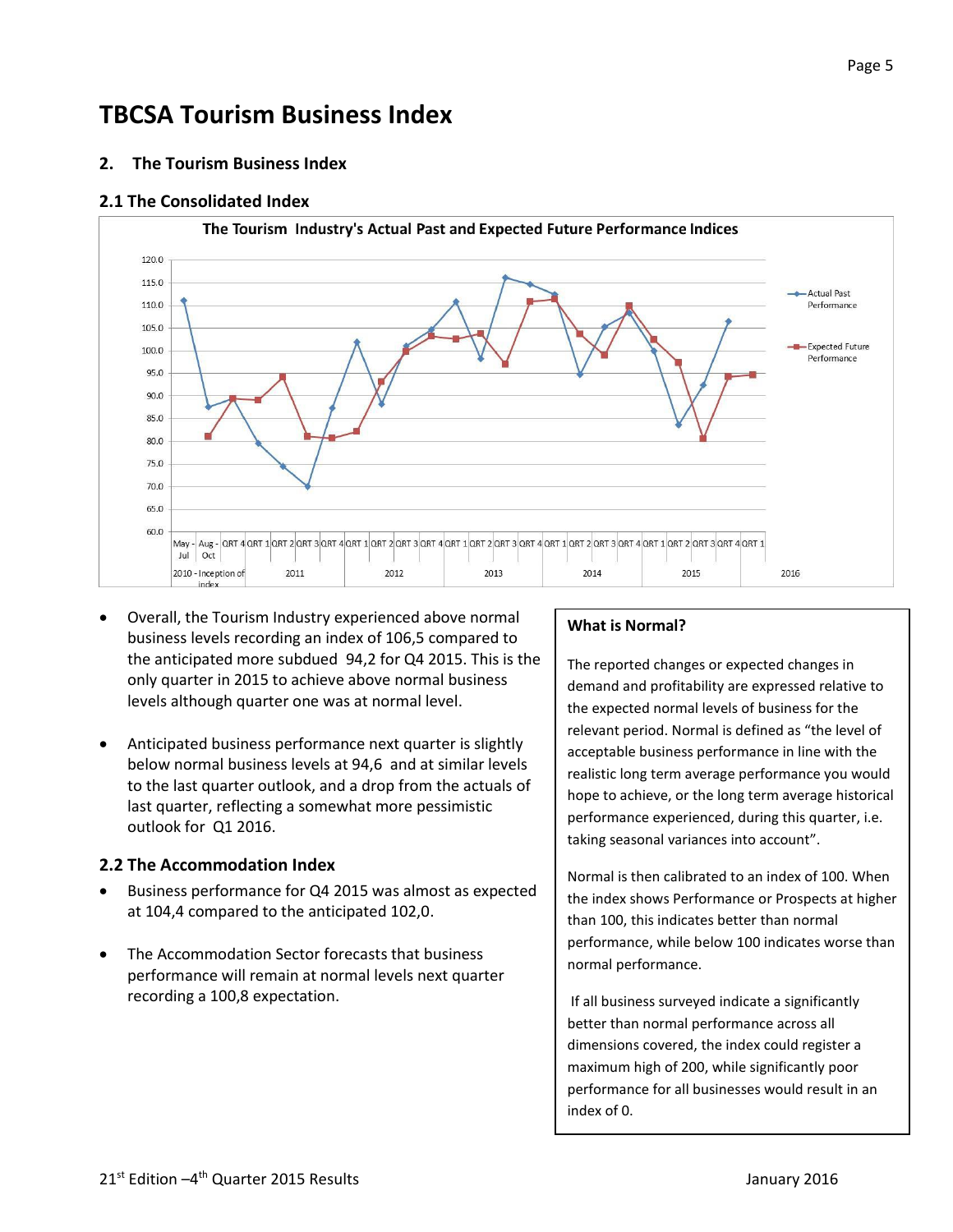#### **Accommodation Index**



#### <span id="page-5-0"></span>**2.3 Other Tourism Businesses Sub-Index**

- Other Tourism Businesses recorded better than anticipated business performance and better than normal business performance (108,1 compared to the anticipated 88,2) for Q4 2015.
- A forecast index of 89,9 is anticipated for Q1 2016 reflecting a similar level of continued somewhat pessimistic outlook from Other Tourism Businesses in spite of the good performance last quarter.



#### **Other Tourism Business Sub Index**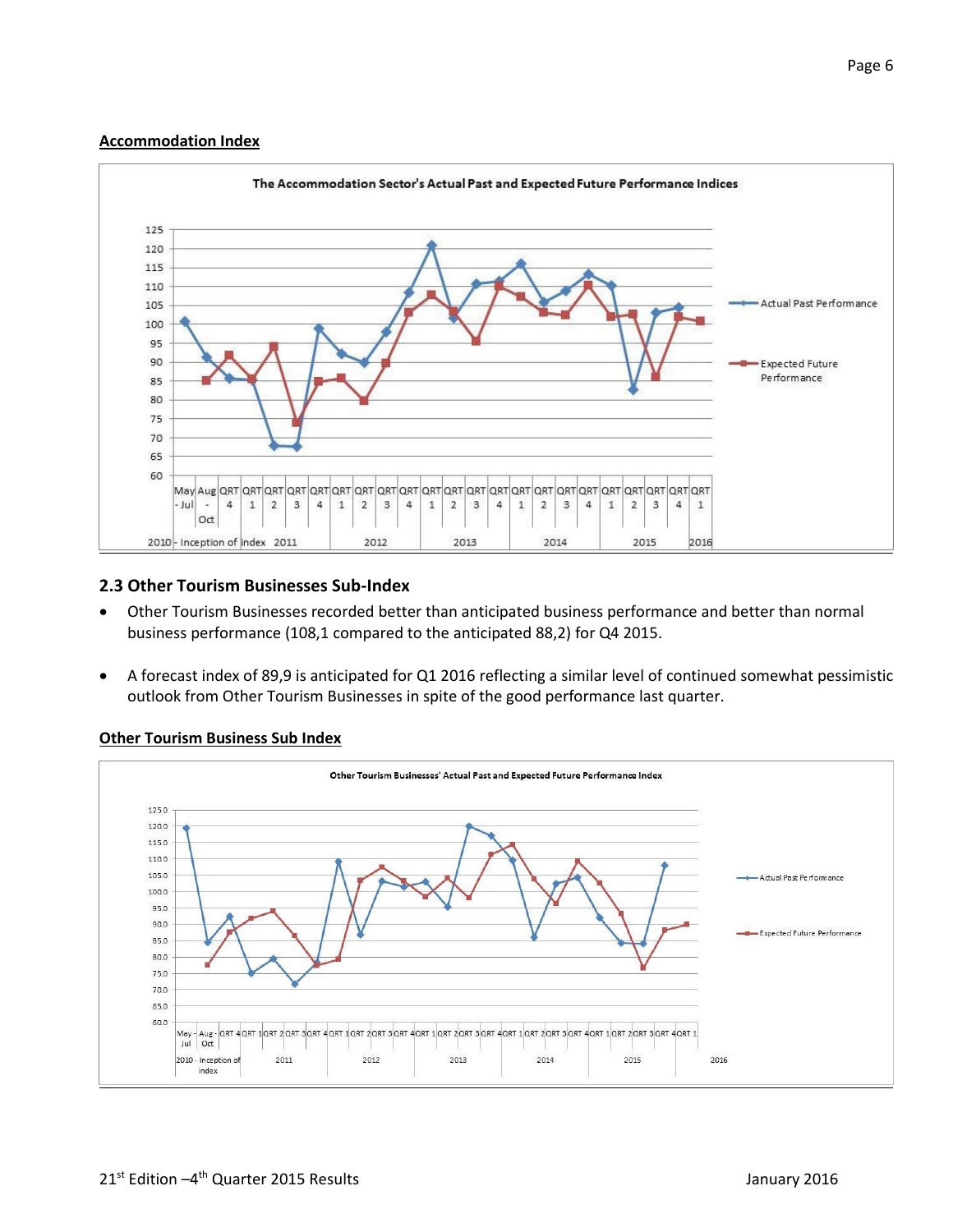# <span id="page-6-0"></span>**2.4 TBI Summary**

|      |                         | <b>Overall</b> |                 | <b>Accommodation</b> |                 | <b>Other</b>  |                 |
|------|-------------------------|----------------|-----------------|----------------------|-----------------|---------------|-----------------|
|      |                         | <b>Actual</b>  | <b>Forecast</b> | <b>Actual</b>        | <b>Forecast</b> | <b>Actual</b> | <b>Forecast</b> |
|      | 1 <sup>st</sup> Quarter | 79.6           | 89.1            | 85.3                 | 85.5            | 75.1          | 91.9            |
| 2011 | 2 <sup>nd</sup> Quarter | 74.5           | 94.1            | 67.8                 | 94.0            | 79.6          | 94.1            |
|      | 3rd Quarter             | 70.0           | 81.0            | 67.7                 | 73.9            | 71.8          | 86.4            |
|      | 4 <sup>th</sup> Quarter | 87.3           | 80.7            | 98.9                 | 84.9            | 78.3          | 77.4            |
|      | 1 <sup>st</sup> Quarter | 101.9          | 82.2            | 92.2                 | 85.8            | 109.3         | 79.4            |
| 2012 | 2 <sup>nd</sup> Quarter | 88.2           | 93.2            | 89.9                 | 79.8            | 86.9          | 103.5           |
|      | 3rd Quarter             | 101.0          | 99.8            | 98.1                 | 89.6            | 103.3         | 107.6           |
|      | 4 <sup>th</sup> Quarter | 104.6          | 103.1           | 108.4                | 103.1           | 101.6         | 103.2           |
|      | 1 <sup>st</sup> Quarter | 110.8          | 102.5           | 120.9                | 107.8           | 103.1         | 98.4            |
| 2013 | 2 <sup>nd</sup> Quarter | 98.2           | 103.8           | 101.7                | 103.4           | 95.4          | 104.2           |
|      | 3rd Quarter             | 116.1          | 97.0            | 110.8                | 95.5            | 120.0         | 98.1            |
|      | 4 <sup>th</sup> Quarter | 114.6          | 110.8           | 111.4                | 110.0           | 117.2         | 111.4           |
| 2014 | 1 <sup>st</sup> Quarter | 112.4          | 111.3           | 116.1                | 107.3           | 109.6         | 114.4           |
|      | 2 <sup>nd</sup> Quarter | 94.7           | 103.6           | 105.8                | 103.2           | 86.2          | 103.8           |
|      | 3 <sup>rd</sup> Quarter | 105.3          | 98.9            | 108.9                | 102.4           | 102.5         | 96.3            |
|      | 4 <sup>th</sup> Quarter | 108.3          | 109.8           | 113.3                | 110.4           | 104.4         | 109.4           |
|      | 1 <sup>st</sup> Quarter | 99.9           | 102.4           | 110.2                | 101.9           | 92.1          | 102.7           |
| 2015 | 2 <sup>nd</sup> Quarter | 83.6           | 97.3            | 82.6                 | 102.7           | 84.4          | 93.2            |
|      | 3rd Quarter             | 92.4           | 80.6            | 103.1                | 85.9            | 84.2          | 76.6            |
|      | 4 <sup>th</sup> Quarter | 106.5          | 94.2            | 104.4                | 102.0           | 108.1         | 88.2            |
| 2016 | $1st$ Quarter           |                | 94.6            |                      | 100.8           |               | 89.9            |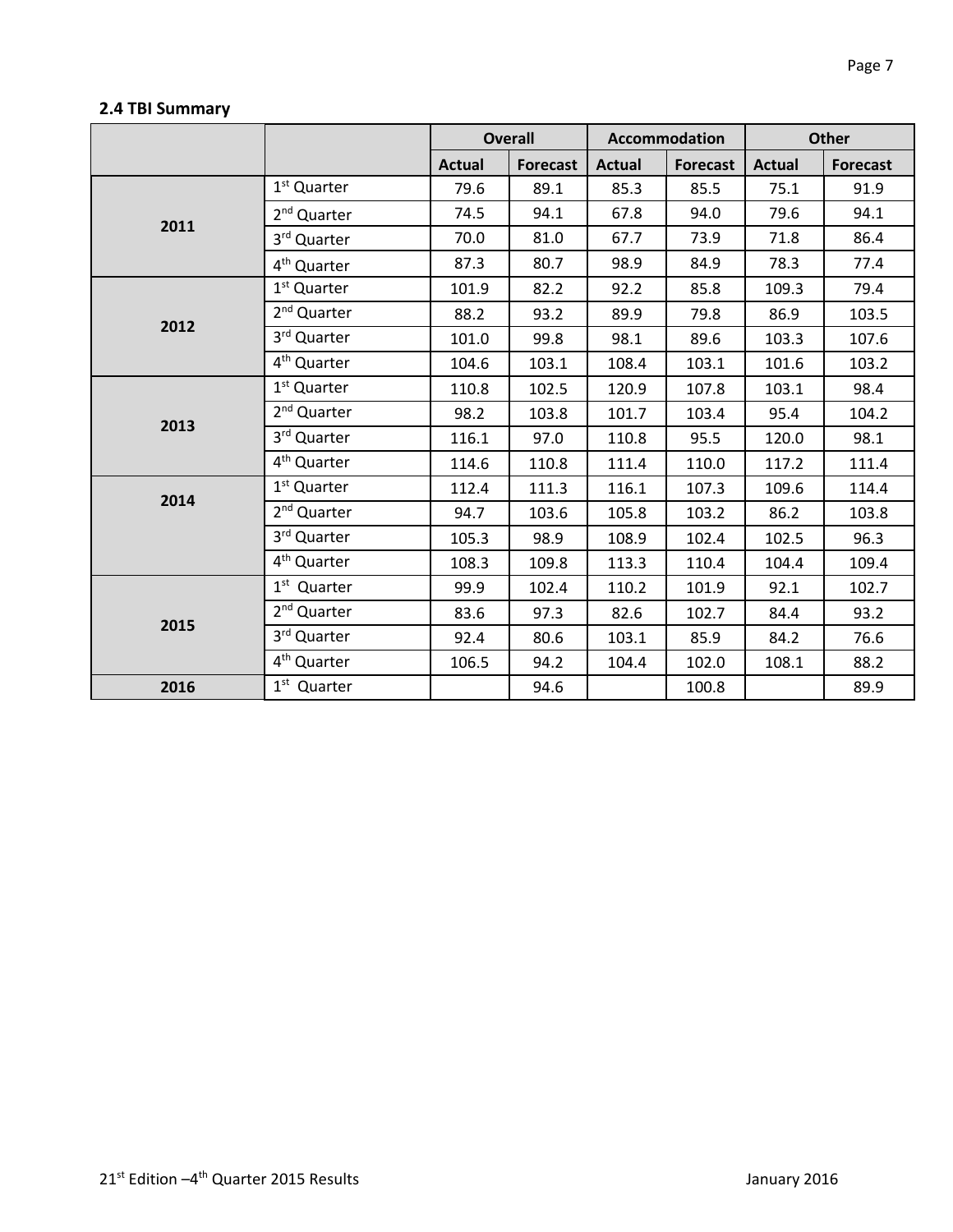#### <span id="page-7-0"></span>**3. Balance Statistics**

#### <span id="page-7-1"></span>**3.1 Performance for the Next Year**

When looking at expected performance for the next year, the Accommodation Sector records a negative balance statistic of -33,2% with 41% of respondents anticipating business performance to get worse whereas only 7,9% of respondents expect an improvement in business performance. This is a significant swing from the neutral 0% balance statistic of last quarter. A notable 51,1% of respondents anticipate business performance to remain the same.

On the other hand, Other Tourism Businesses show a strong positive balance statistic despite their pessimistic outlook for Q1 2016 at +22,3% with 21,7% of respondents expecting less than normal business performance and 44% of

#### **The Balance Statistic**

Results from qualitative questions are provided in the form of a "balance" statistic. This is the difference between the percentages of positive and negative responses. A balance for each question is calculated by deducting the percentage of negative replies from the percentage of positive answers given to each question. The final value is a single figure, with a minus representing an overall negative outlook or performance and a positive figure an overall positive outlook or performance.

respondents expecting better than normal business performance. This balance statistic is the strongest recorded since Q1 2014 at 47,3%.

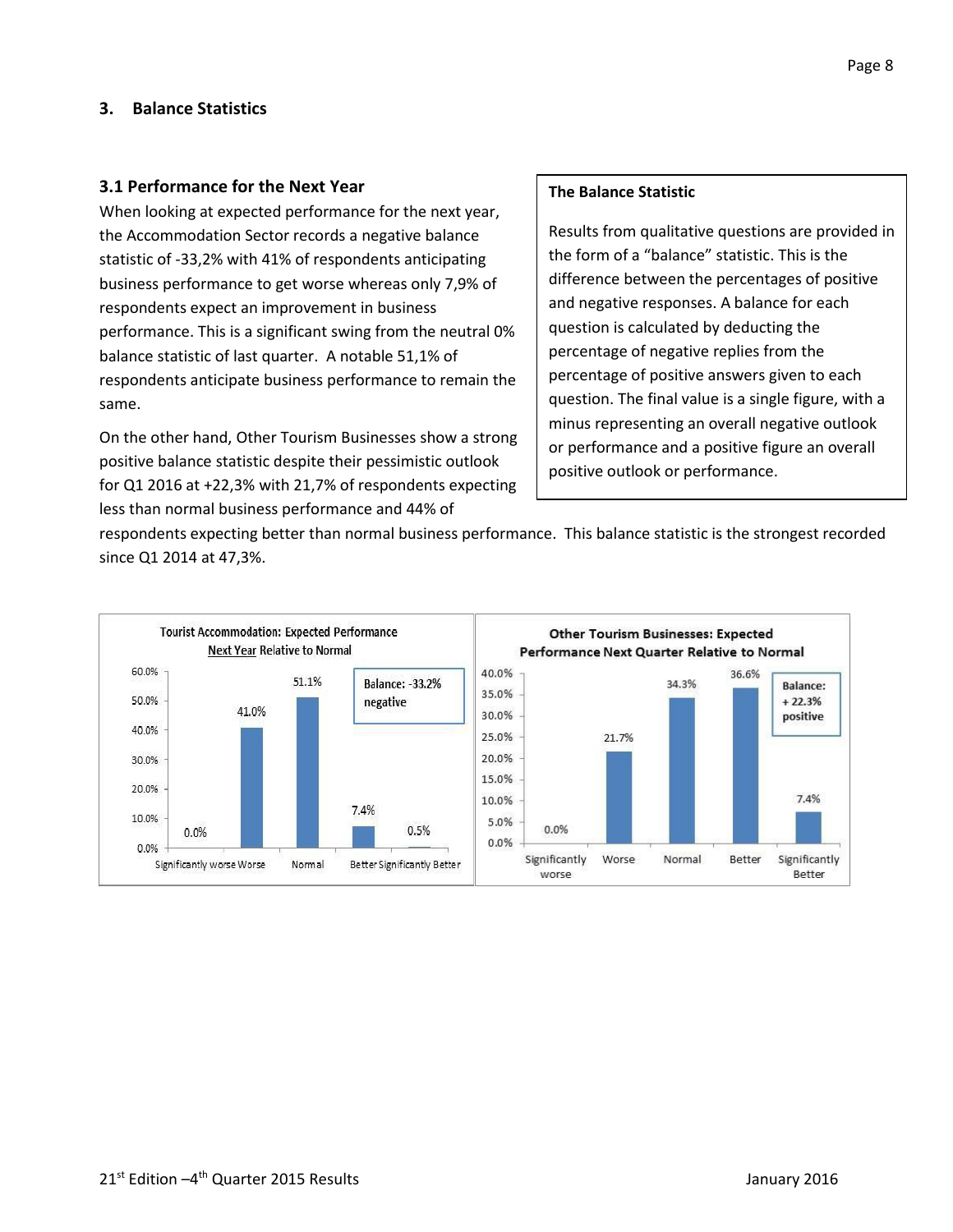#### **Summary of the Next Year Balance Statistic**

|      |                            | <b>Accommodation Sector</b> | <b>Other Sector</b> |
|------|----------------------------|-----------------------------|---------------------|
|      | 1 <sup>st</sup> Quarter    | $-27.7%$                    | $+13%$              |
| 2011 | 2 <sup>nd</sup> Quarter    | $-40.2%$                    | $-5.4%$             |
|      | $3^{\text{rd}}$<br>Quarter | $-70.3%$                    | $-3.2%$             |
|      | 4 <sup>th</sup> Quarter    | $-53.0%$                    | $-16.9%$            |
|      | 1 <sup>st</sup> Quarter    | $-24.5%$                    | $+17.2%$            |
| 2012 | 2 <sup>nd</sup> Quarter    | $-11.7%$                    | $+15.3%$            |
|      | 3rd Quarter                | $-3.8%$                     | $+10.5%$            |
|      | 4 <sup>th</sup> Quarter    | $-0.6%$                     | +37.6%              |
|      | 1 <sup>st</sup> Quarter    | $+13.1%$                    | $+29.7%$            |
| 2013 | 2 <sup>nd</sup> Quarter    | $-12.7%$                    | $+15.2%$            |
|      | 3rd Quarter                | $-13.6%$                    | $+34.5%$            |
|      | 4 <sup>th</sup> Quarter    | $-22.4%$                    | $+28.4%$            |
|      | 1 <sup>st</sup> Quarter    | $+34.2%$                    | $+47.3%$            |
| 2014 | 2 <sup>nd</sup> Quarter    | $+5.1%$                     | $+20.0%$            |
|      | 3rd Quarter                | 0.0%                        | $+15.5%$            |
|      | 4 <sup>th</sup> Quarter    | $-6.3%$                     | $+19.2%$            |
|      | 1 <sup>st</sup> Quarter    | $+36,7%$                    | $+5,0%$             |
|      | 2 <sup>nd</sup> Quarter    | $-19.3%$                    | $-18.0%$            |
| 2015 | 3rd Quarter                | 0.0%                        | $-3.9%$             |
|      | 4 <sup>th</sup> Quarter    | $-33.2%$                    | $+22.3%$            |

#### <span id="page-8-0"></span>**3.2 Employment Levels Next Quarter**

Employment levels in the Accommodation Sector for next quarter are largely expected to remain the same with a positive employment balance statistic of +28% with a significant 33,9% of respondents expecting to increase employment levels compared to 5,9% expecting to decrease employment levels. Similarly, Other Tourism Businesses record a positive balance statistic of +18,4% with 27,3% expecting to increase employment levels and only 8,9% of respondents expecting to decrease employment levels, despite their negative outlook for next quarter.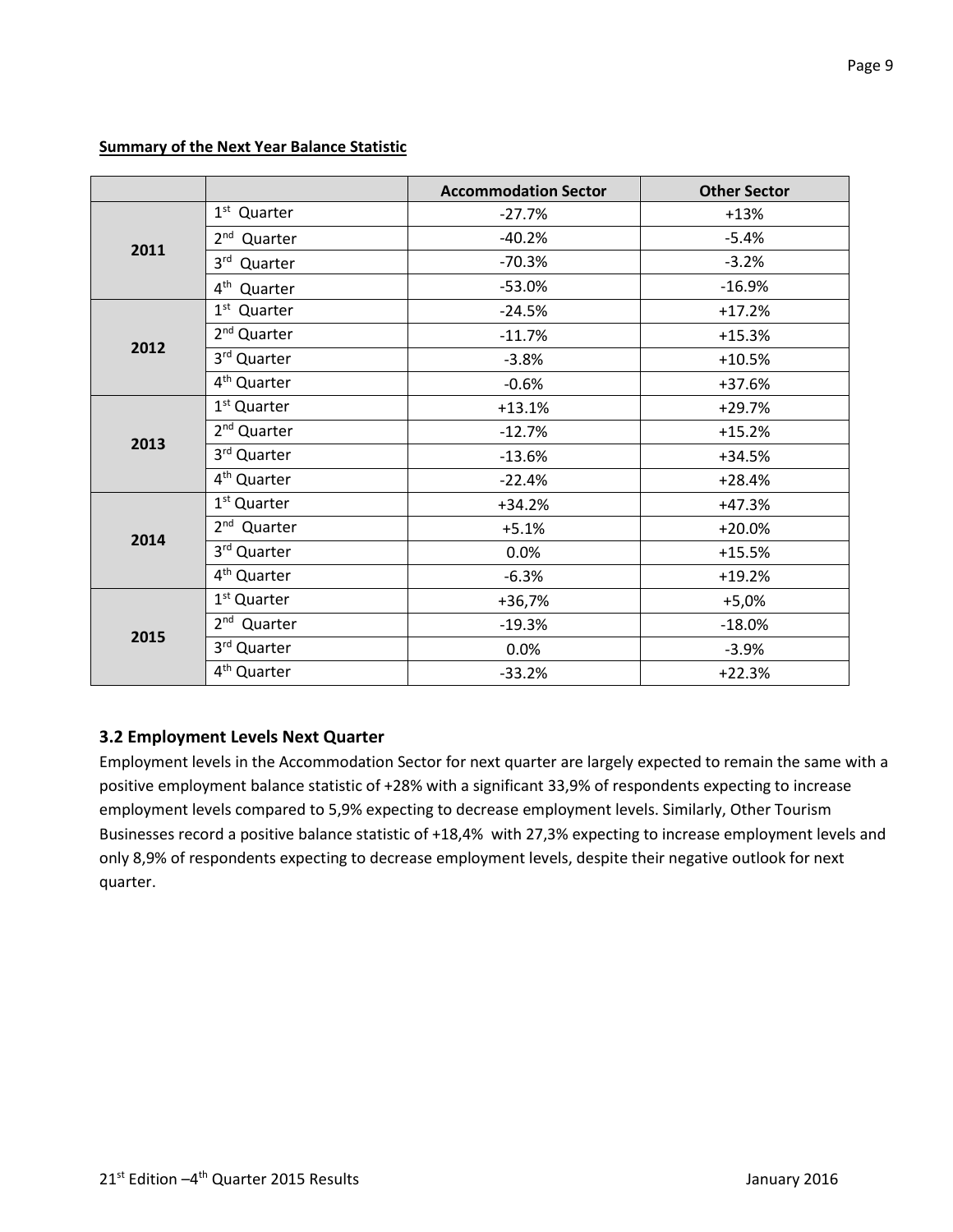

#### **Summary of the Employment Balance Statistic Historical Results**

<span id="page-9-0"></span>

|      |                         | <b>Accommodation Sector</b> | <b>Other Sector</b> |
|------|-------------------------|-----------------------------|---------------------|
|      | $1st$ Quarter           | $-23.7%$                    | $-28.9%$            |
| 2011 | 2 <sup>nd</sup> Quarter | $-25.3%$                    | $-12.3%$            |
|      | 3rd Quarter             | $-17.4%$                    | $+1.8%$             |
|      | 4 <sup>th</sup> Quarter | $-15.4%$                    | $+1.6%$             |
|      | 1 <sup>st</sup> Quarter | $-17.3%$                    | $-3.0%$             |
|      | 2 <sup>nd</sup> Quarter | $-3.9%$                     | $+7.4%$             |
| 2012 | 3rd Quarter             | $+6.4%$                     | $-0.6%$             |
|      | 4 <sup>th</sup> Quarter | $+5.3%$                     | $-8.3%$             |
|      | 1 <sup>st</sup> Quarter | $+0.9%$                     | $+12.5%$            |
|      | 2 <sup>nd</sup> Quarter | $-0.2%$                     | 0.0%                |
| 2013 | 3rd Quarter             | $+8.7%$                     | $+10.9%$            |
|      | 4 <sup>th</sup> Quarter | $-19.4%$                    | $+8.8%$             |
|      | 1 <sup>st</sup> Quarter | $-49.7%$                    | $+12.1%$            |
|      | 2 <sup>nd</sup> Quarter | $+2.8%$                     | $+8.6%$             |
| 2014 | 3rd Quarter             | $-4.5%$                     | $+15.3%$            |
|      | 4 <sup>th</sup> Quarter | $+35,3%$                    | $+7.5%$             |
|      | 1 <sup>st</sup> Quarter | $-1.8%$                     | $-4.1%$             |
|      | 2 <sup>nd</sup> Quarter | $-3.6%$                     | $-21.5%$            |
| 2015 | 3rd Quarter             | $+10.5%$                    | $-4.8%$             |
|      | 4 <sup>th</sup> Quarter | $+28.0%$                    | $+18,4%$            |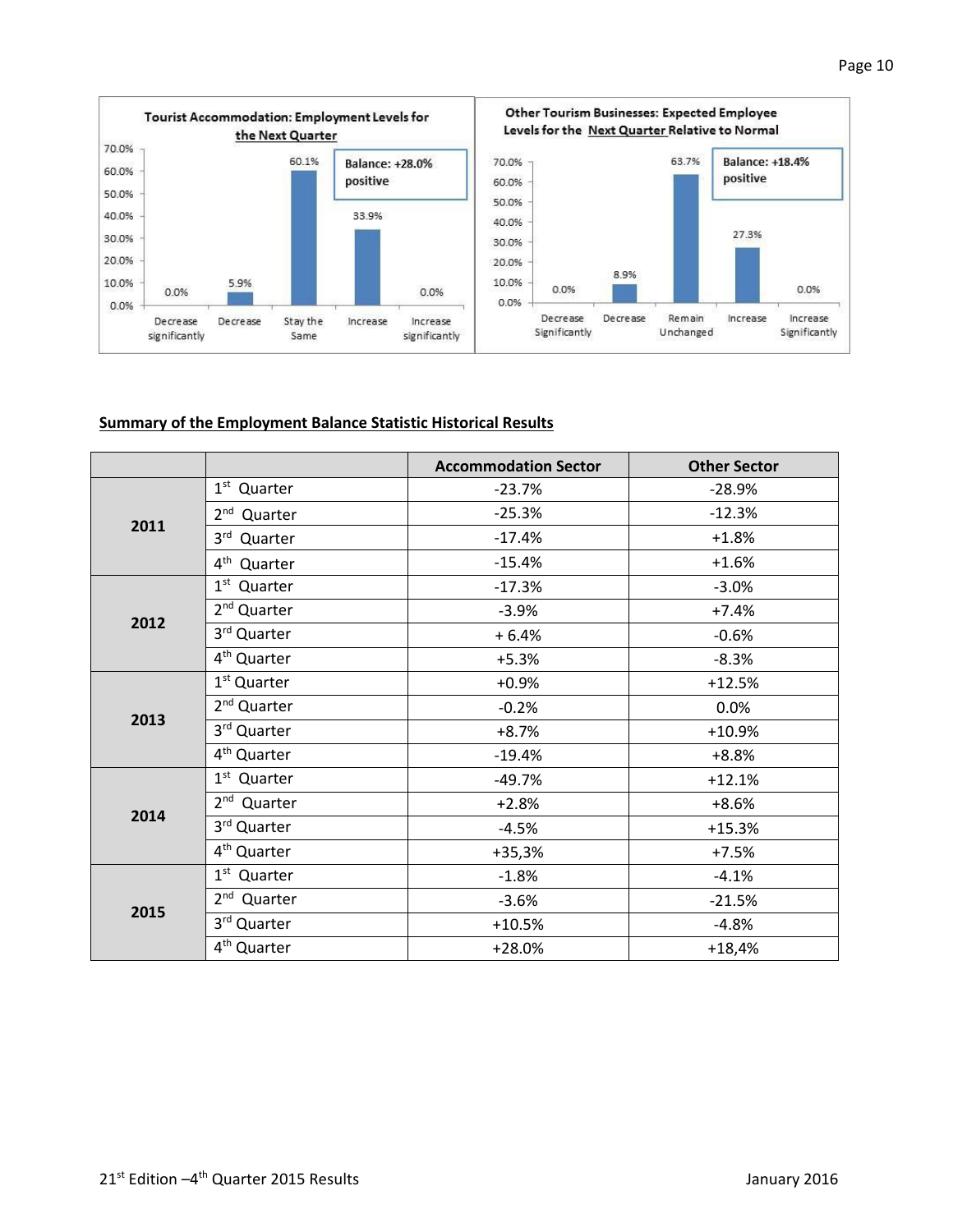When looking at capacity expansion for next quarter, the Accommodation Sector records a positive balance statistic of +35,5% with the majority of the respondents citing capacity to remain the same (63,1%) with 0,7% expecting a decrease and 36,2% expecting an increase. Other Tourism Businesses recorded a positive balance statistic at +25,1% with 7,1% expecting a decrease and 32,2% expecting an increase in capacity, again despite their pessimistic outlook for next quarter.



#### **Summary of the Capacity Growth Balance Statistic Historical Results**

|      |                            | <b>Accommodation Sector</b> | <b>Other Sector</b> |
|------|----------------------------|-----------------------------|---------------------|
|      | $1st$ Quarter              | $+14.3%$                    | $-11.1%$            |
|      | 2 <sup>nd</sup> Quarter    | $+12.6%$                    | $+9.3%$             |
| 2011 | 3 <sup>rd</sup><br>Quarter | $+9.6%$                     | $+24.8%$            |
|      | 4 <sup>th</sup> Quarter    | $-3.3%$                     | $+21.0%$            |
|      | 1 <sup>st</sup> Quarter    | $+7.4%$                     | $+20.7%$            |
|      | 2 <sup>nd</sup> Quarter    | $+25.6%$                    | $+7.2%$             |
| 2012 | 3rd Quarter                | $+22.5%$                    | $+30.3%$            |
|      | 4 <sup>th</sup> Quarter    | $+11.1%$                    | $+26.1%$            |
|      | 1 <sup>st</sup> Quarter    | $+2.0%$                     | $+15.5%$            |
| 2013 | 2 <sup>nd</sup> Quarter    | $-15.6%$                    | $+22.4%$            |
|      | 3rd Quarter                | $+14.1%$                    | $+27.4%$            |
|      | 4 <sup>th</sup> Quarter    | $+5.4%$                     | $+40.7%$            |
|      | 1 <sup>st</sup> Quarter    | $+37.5%$                    | $+22.1%$            |
| 2014 | 2 <sup>nd</sup> Quarter    | $+7.1%$                     | $+17.7%$            |
|      | 3rd Quarter                | $+3.9%$                     | $+26.3%$            |
|      | 4 <sup>th</sup> Quarter    | $+61.6%$                    | $+18.6%$            |
|      | 1 <sup>st</sup> Quarter    | +48.5%                      | $-9.7%$             |
| 2015 | $2nd$ Quarter              | $+27.2%$                    | $+5.2%$             |
|      | 3rd Quarter                | $-2.3%$                     | $+20.7%$            |
|      | 4 <sup>th</sup> Quarter    | +35.5%                      | $+25.1%$            |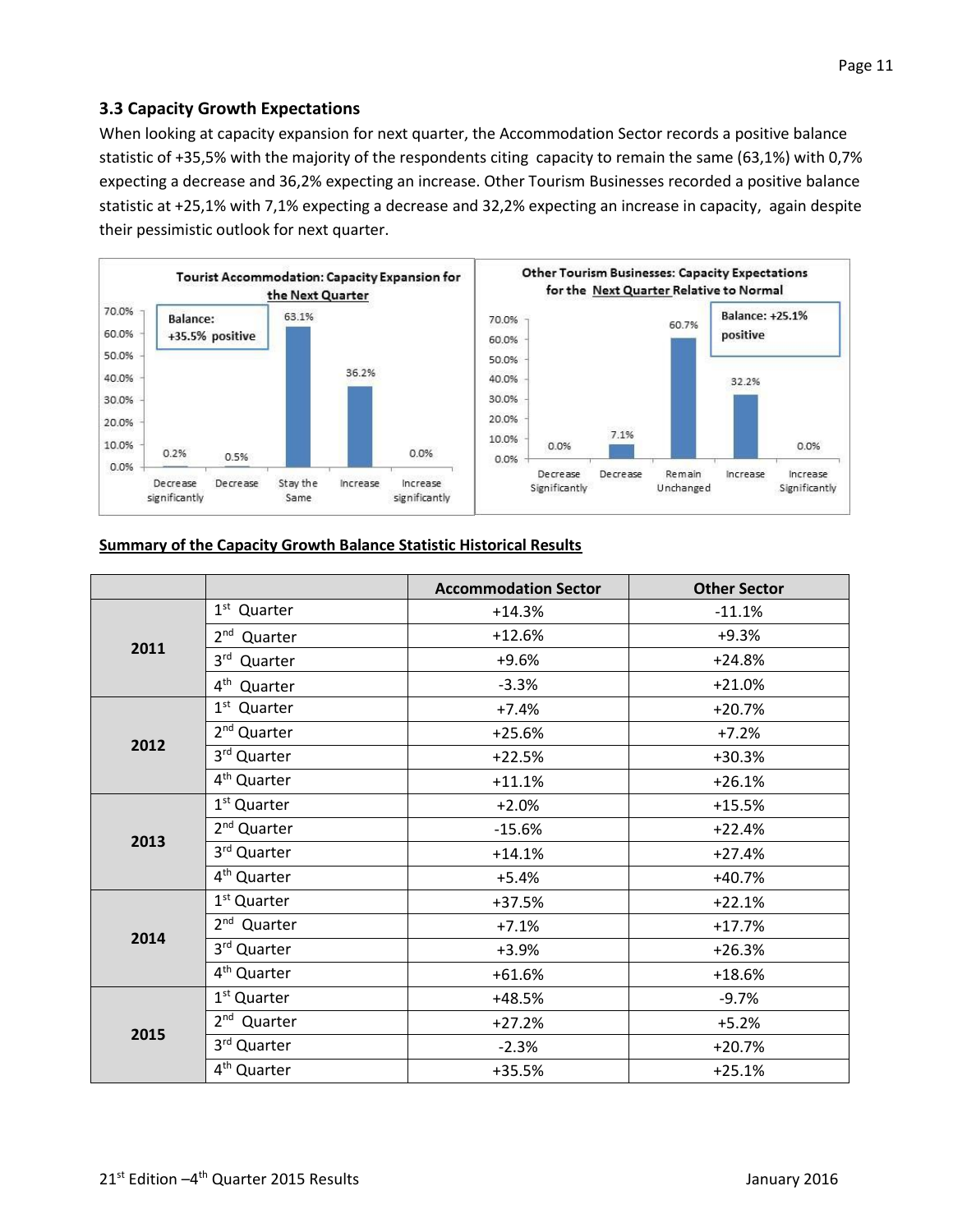### <span id="page-11-0"></span>**4. Factors Affecting Business Conditions**

With regard to the performance of the Tourism Industry, the TBI considers both positive and negative factors which possibly have an impact on business performance in the industry.

#### <span id="page-11-1"></span>**4.1 Negative Factors – Last Quarter**

- Cost of inputs was the greatest negative contributing factor (39%) to business performance for the Accommodation Sector, followed by insufficient overseas leisure demand (33%) which for the last two quarters was the greatest negative contributing factor affecting business performance. The cost of labour (31%), insufficient overseas business demand (24%) and insufficient domestic leisure demand (24%) continue to remain significant negative factors.
- Other cited negative contributing factors include:
	- $\triangleright$  Uncertainty around the current visa legislation;
	- $\triangleright$  Escalating costs of living negatively impacting the domestic leisure market;
	- $\triangleright$  The growth in popularity of sites such as AirBnB i.e. increase in competition;
	- $\triangleright$  The capping of Government rates which has led to a decrease in demand from the sector;
	- $\triangleright$  Inadequate infrastructure and lack of maintenance of roads in certain areas; and
	- $\triangleright$  Water and electricity shortages



 With regard to Other Tourism Businesses, insufficient overseas leisure demand (35%) remains the greatest negative contributing factor to poor business performance. The impact of insufficient overseas leisure demand has improved significantly from a high of 72% of respondents citing this factor last quarter. This is followed by the cost of inputs (29%) and other negative impacts (28%).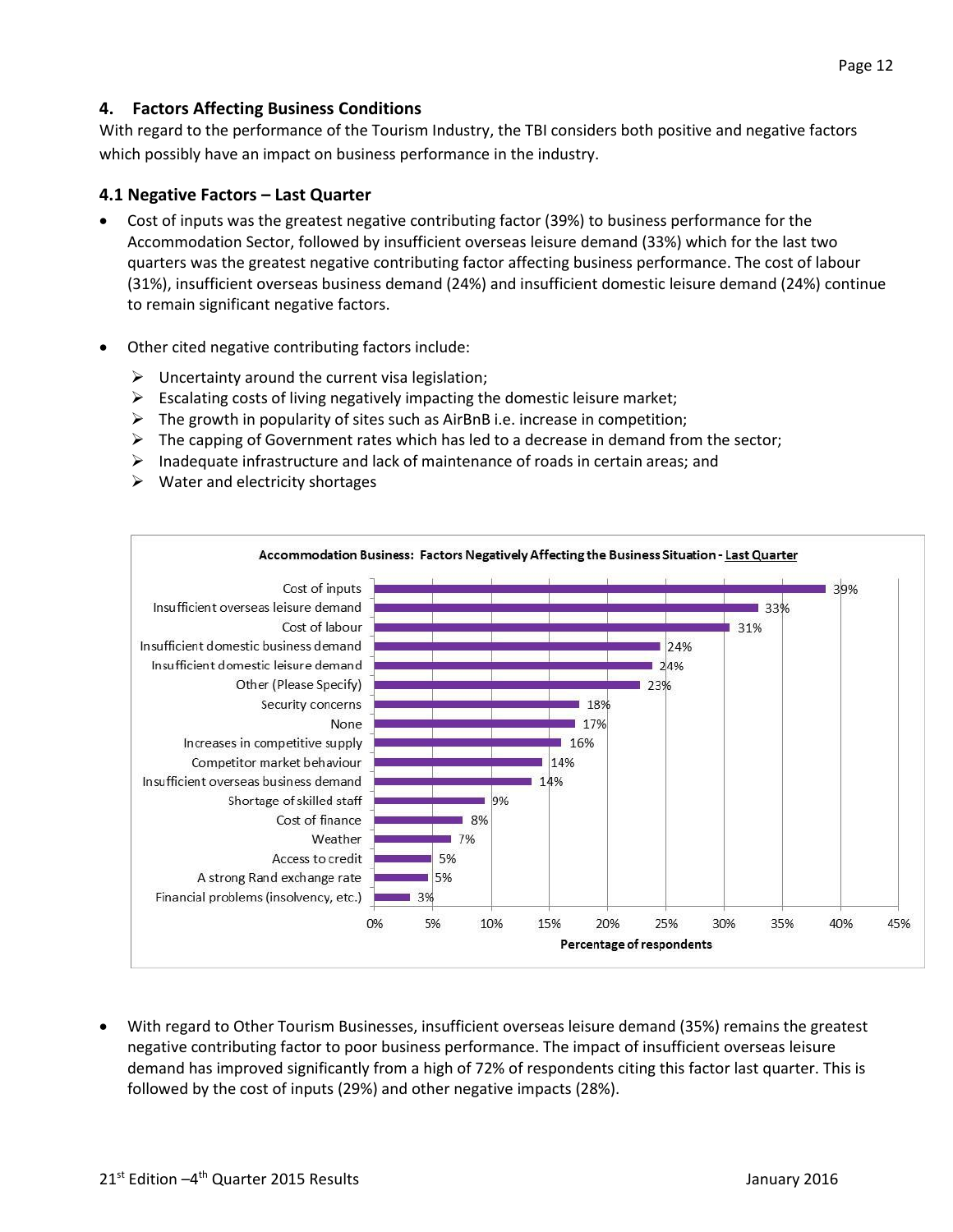- Other negative contributing factors include:
	- $\triangleright$  The escalating cost of living negatively impacting the domestic market;
	- $\triangleright$  The ongoing visa and birth certificate regulations and uncertainty around exact requirements;
	- $\triangleright$  Ebola fears from last year continue to affect travel to the country insufficient involvement from Government to promote "Ebola Free" travel to South Africa; and
	- $\triangleright$  The current instability within Government and erratic behaviour of Government Departments and Officials.



#### **4.2 Negative Factors – Next Quarter**

- As in the last quarter, the Accommodation Sector expects cost of inputs to be the greatest negative contributing factor as stated by an identical 39% of respondents. This is followed by insufficient domestic leisure demand (33%) which has increased from 25% of respondents in the previous quarter. Insufficient overseas leisure demand (33%) and the cost of labour (32%) remain significant negative factors that will impact business performance in the next quarter.
- Similar negative contributing factors are expected for next quarter with the inclusion of the following:
	- Instability within Government negatively impacting the economy of South Africa;
	- $\triangleright$  Water shortages due to severe drought;
	- $\triangleright$  The weak exchange rate impacting cost of imported goods and services; and
	- $\triangleright$  The rising cost of electricity.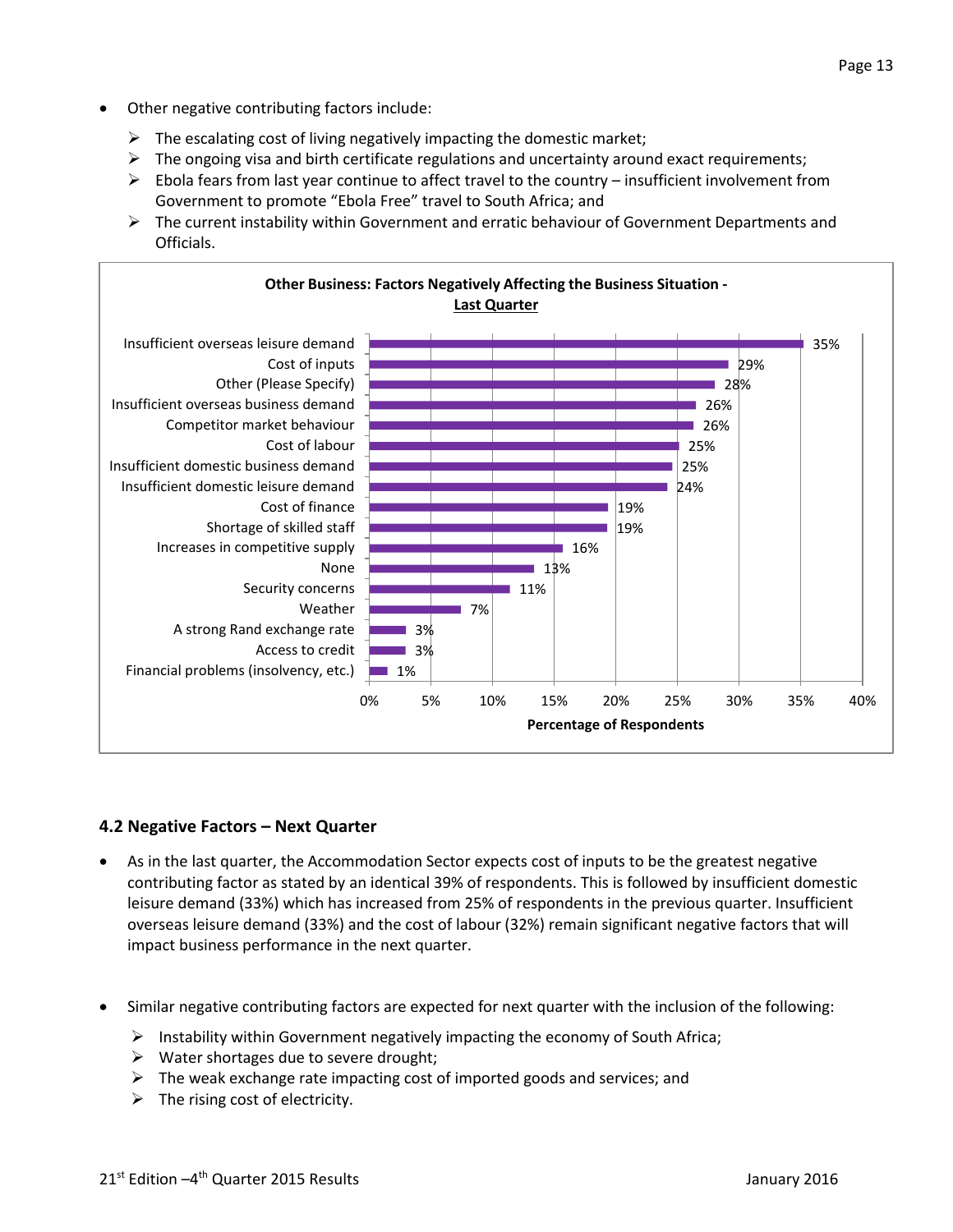

 For Other Tourism Businesses, 33% of respondents expect that insufficient domestic business demand will be a negative contributing factor to business performance. Followed by competitor market behaviour (30%) and cost of labour (27%). Unlike the previous quarter where 67% of respondents forecast that insufficient overseas leisure demand would negatively impact business performance in the next quarter, only 25% of respondents forecast this as a negative contributing factor going into the next quarter.

15%

20%

Percentage of respondents

25%

30%

35%

40%

45%

10%

9%

10%

 $-6%$ 

5%

3%

5%

0%

Similar negative contributing factors experienced last quarter are expected for next quarter.

Cost of finance

Access to credit

Shortage of skilled staff

A strong Rand exchange rate

Financial problems (insolvency, etc.)

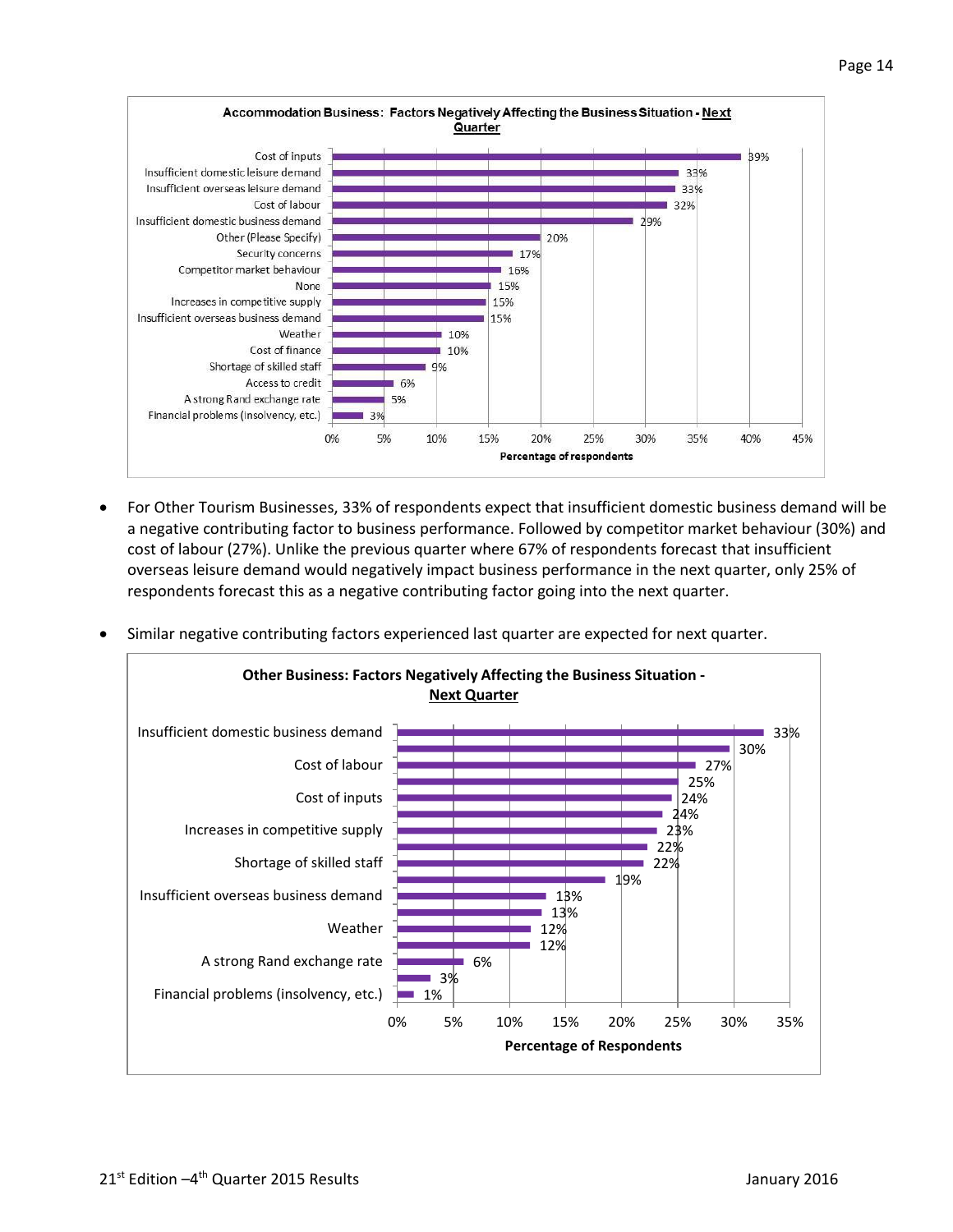#### <span id="page-14-0"></span>**4.3 Positive Factors – Last Quarter**

- A weak exchange rate (30%) remains the most prominent positive factor for the Accommodation Sector.
- Other cited positive contributing factors include:
	- $\triangleright$  New management;
	- A good festive season;
	- The decrease in supply due to several establishment closures; and
	- Renovations.



- A much higher proportion of Other Tourism Businesses cited the weak exchange rate (61%) as a positive factor experienced last quarter compared to 52% last quarter. This is followed by strong overseas leisure demand (37%) and strong domestic leisure demand (27%).
- Other cited positive contributing factors include:
	- $\triangleright$  Improved customer service and flexibility;
	- $\triangleright$  Improved levels of staff training; and
	- $\triangleright$  An increase in marketing activities.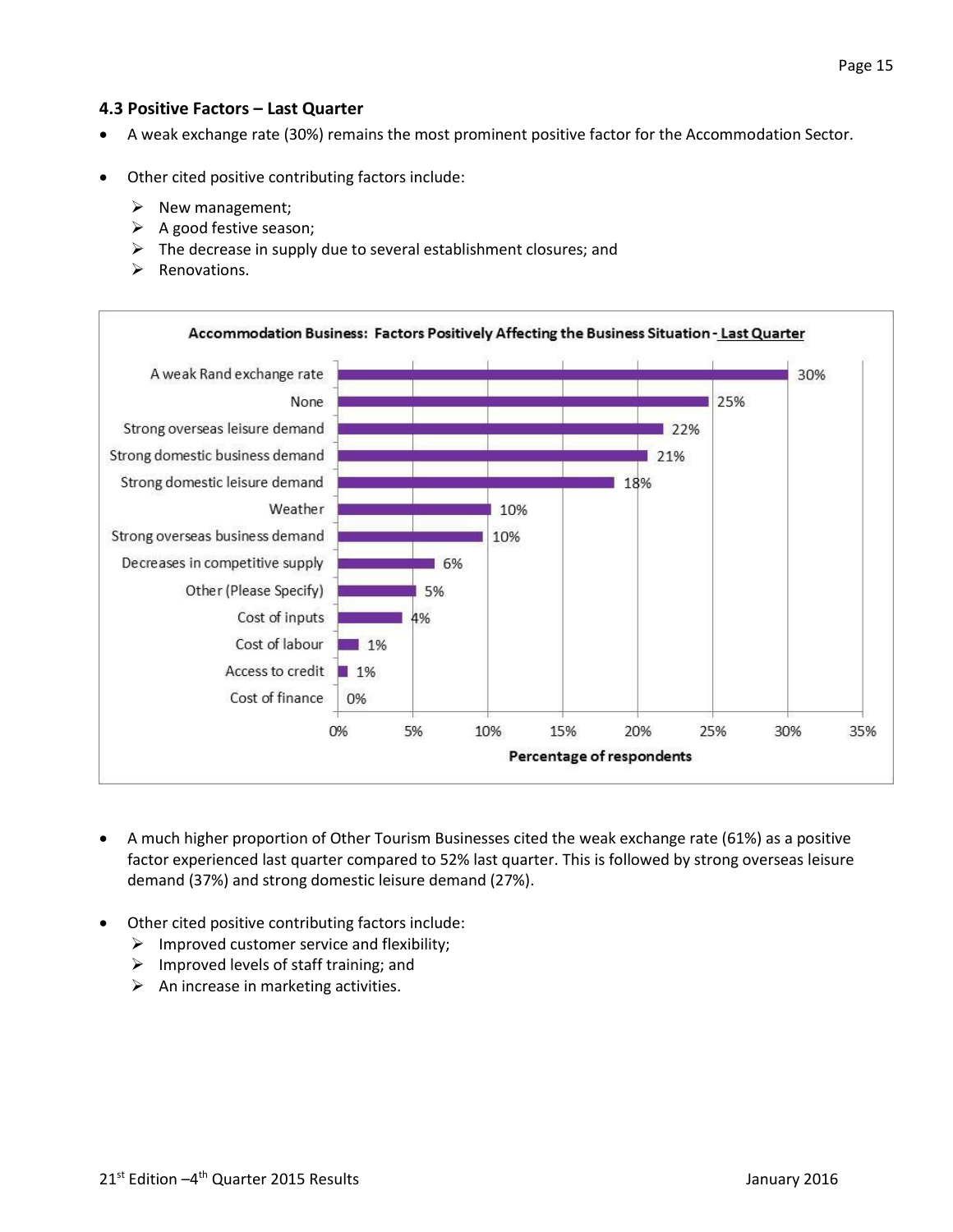

#### <span id="page-15-0"></span>**4.4 Positive Factors – Next Quarter**

- The Accommodation Sector (47%) and Other Tourism Businesses (72%) anticipate the weak exchange rate will continue to have a positive impact on business performance next quarter. Other Tourism Businesses (41%) expect strong demand from overseas leisure.
- Additional positive contributing factors cited include:
	- $\triangleright$  General improved marketing;
	- $\triangleright$  Improved levels of customer satisfaction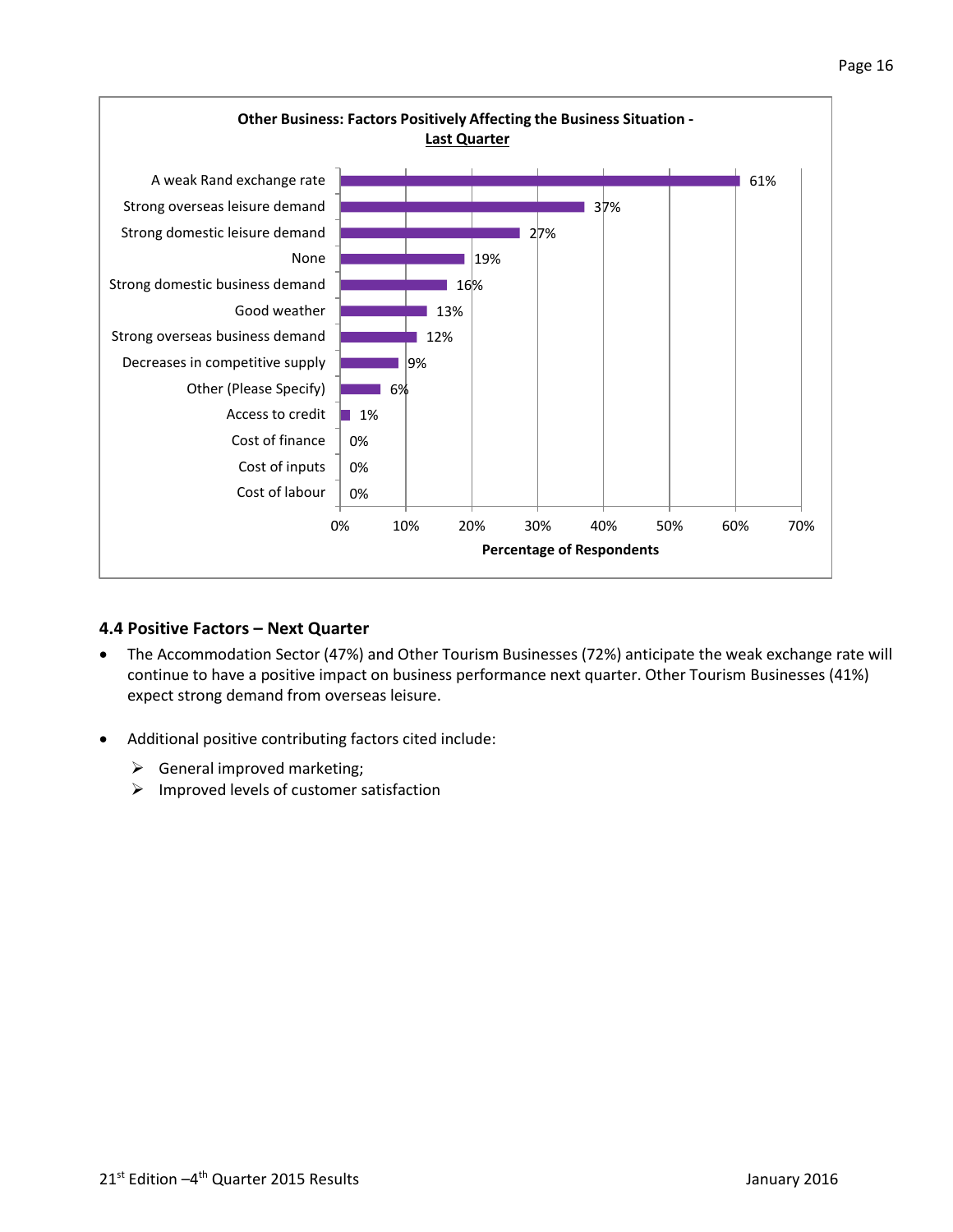

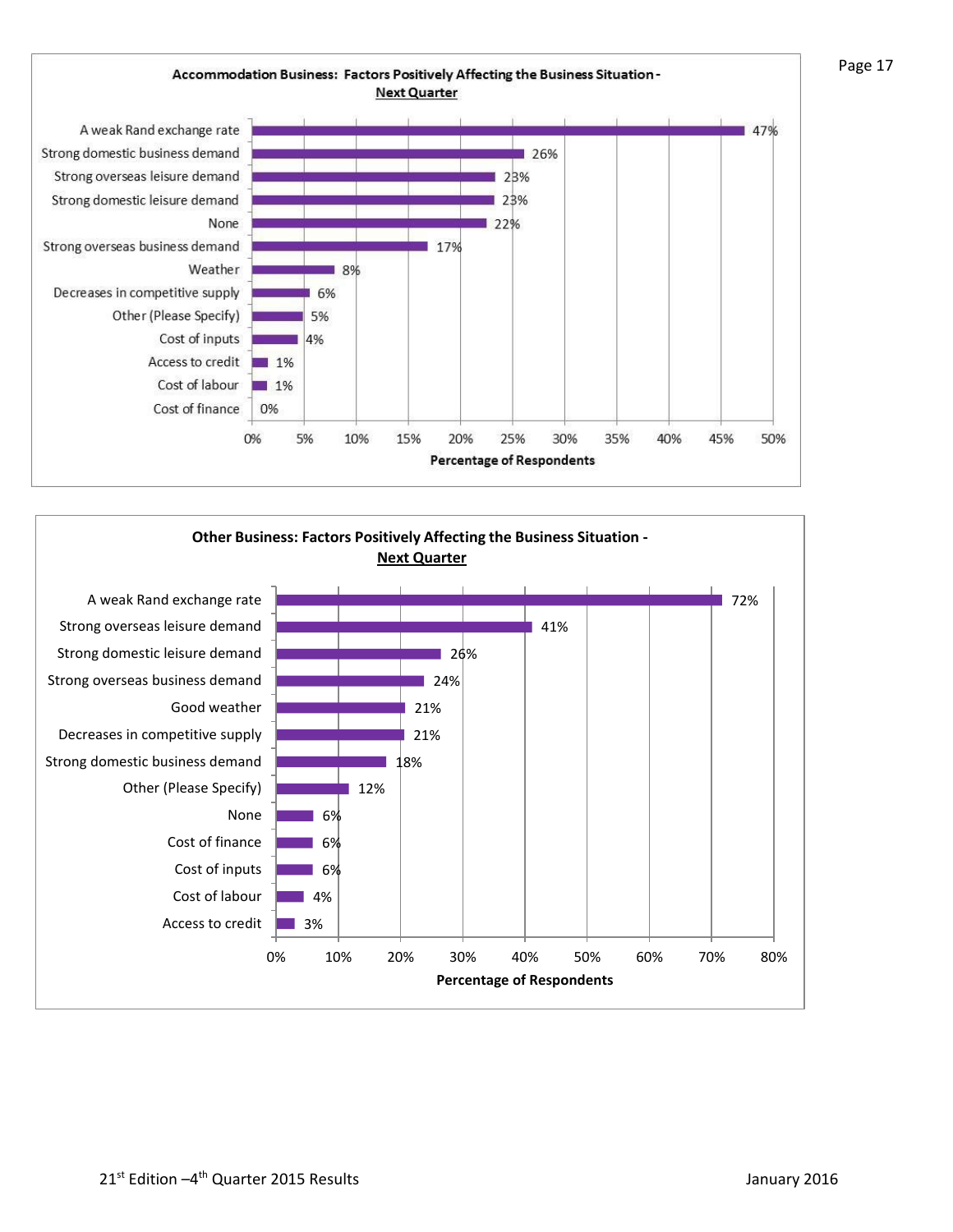# <span id="page-17-0"></span>**5. Additional Questions –Birth certificates/Biometric Data Capturing**

*Respondents were asked "Now that the requirement for children to carry unabridged birth certificates will no longer apply to foreign visitors although there is a strong guideline for all children to carry similar documentation), have you seen a reversal of any negative impacts your business experienced?"*

 Almost half, 48,4%, of respondents cite there was no impact from the requirements (i.e. not applicable) and 16,4% have seen a partial reversal of the previous negative impact as a result of the changes. Whilst 13,2% have continued to experience a strong negative impact regardless of the changes.

## *Respondents were asked "Has the recent change by Home Affairs with the plans to move the capturing of biometric data to the airports on arrival seen a reversal of any negative impacts on your business?"*



- 26,9% of respondents still feel a negative impact despite the move of capturing of biometric data to the airports whereas 10,9% have noted a reversal of the previous negative impact.
- 62,2% of respondents were not affected by the introduction of the regulation (i.e. considered not applicable to their establishment).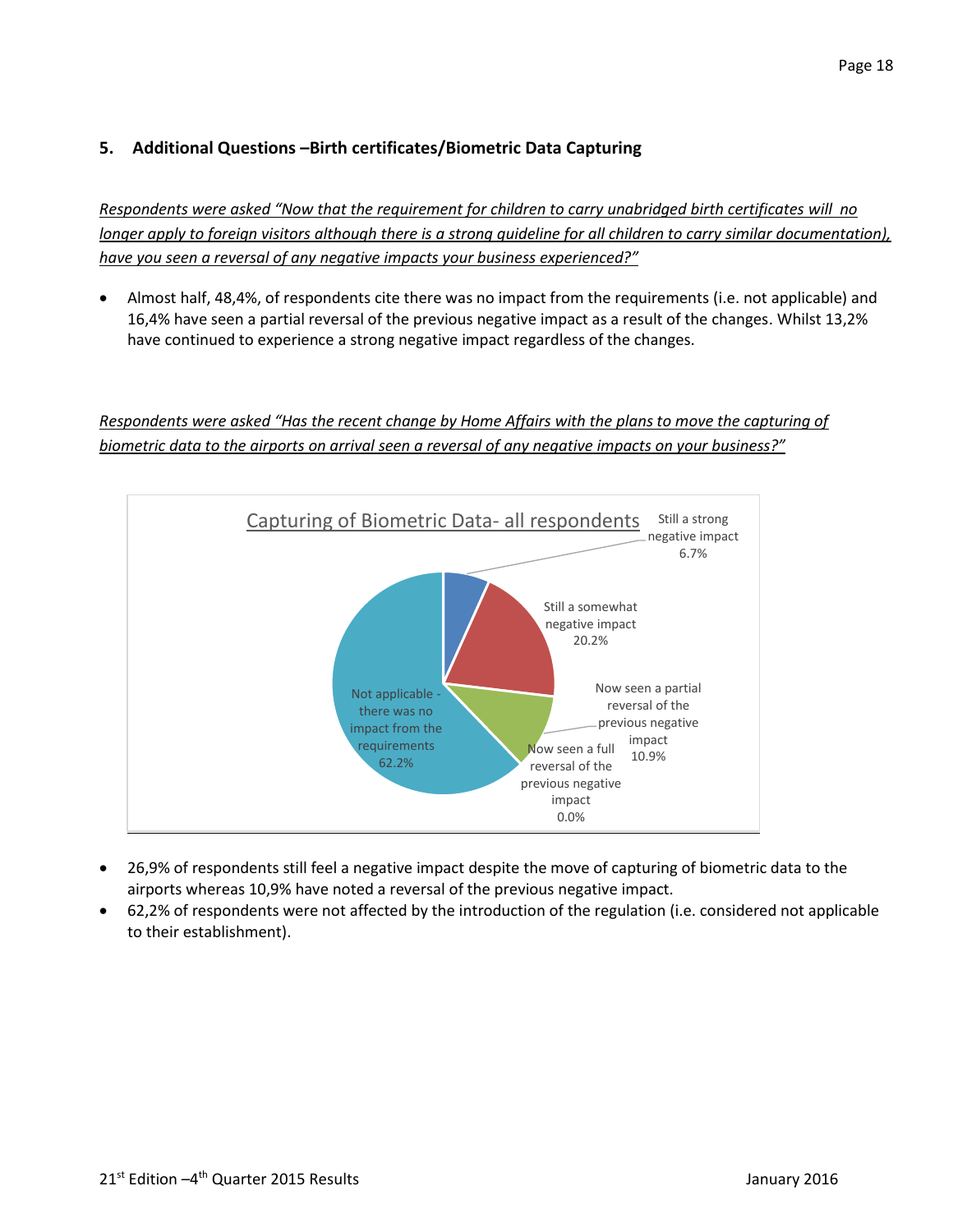

- Additional comments made with regard to both changes to the unabridged birth certificates and the capturing of biometric data at airports include the following:
	- $\triangleright$  "Our target market does not include children as we focus on mature Europeans."
	- $\triangleright$  "The effects of the unabridged birth certificate requirements will be felt for many months to come as the poor implementation by Home Affairs has left many target markets unsure about travel to South Africa in the future – a few changes to this regulation will not install enough confidence to completely reverse the negative impact the tourism industry in South Africa has experienced"
	- $\triangleright$  "Other destinations that are tourism focused don't have the same strict requirements. This makes South Africa less attractive to tourists."
	- $\triangleright$  "Negative publicity on tourism not countered by good PR."
	- $\triangleright$  "Despite a decrease in foreign visitors to our establishment we have noted an increase in domestic leisure visitors as the current exchange rate and visa requirements make travel locally more affordable and attractive"
	- $\triangleright$  "Cancellation of bookings very few bookings from overseas guests in comparison to previous periods (years)."